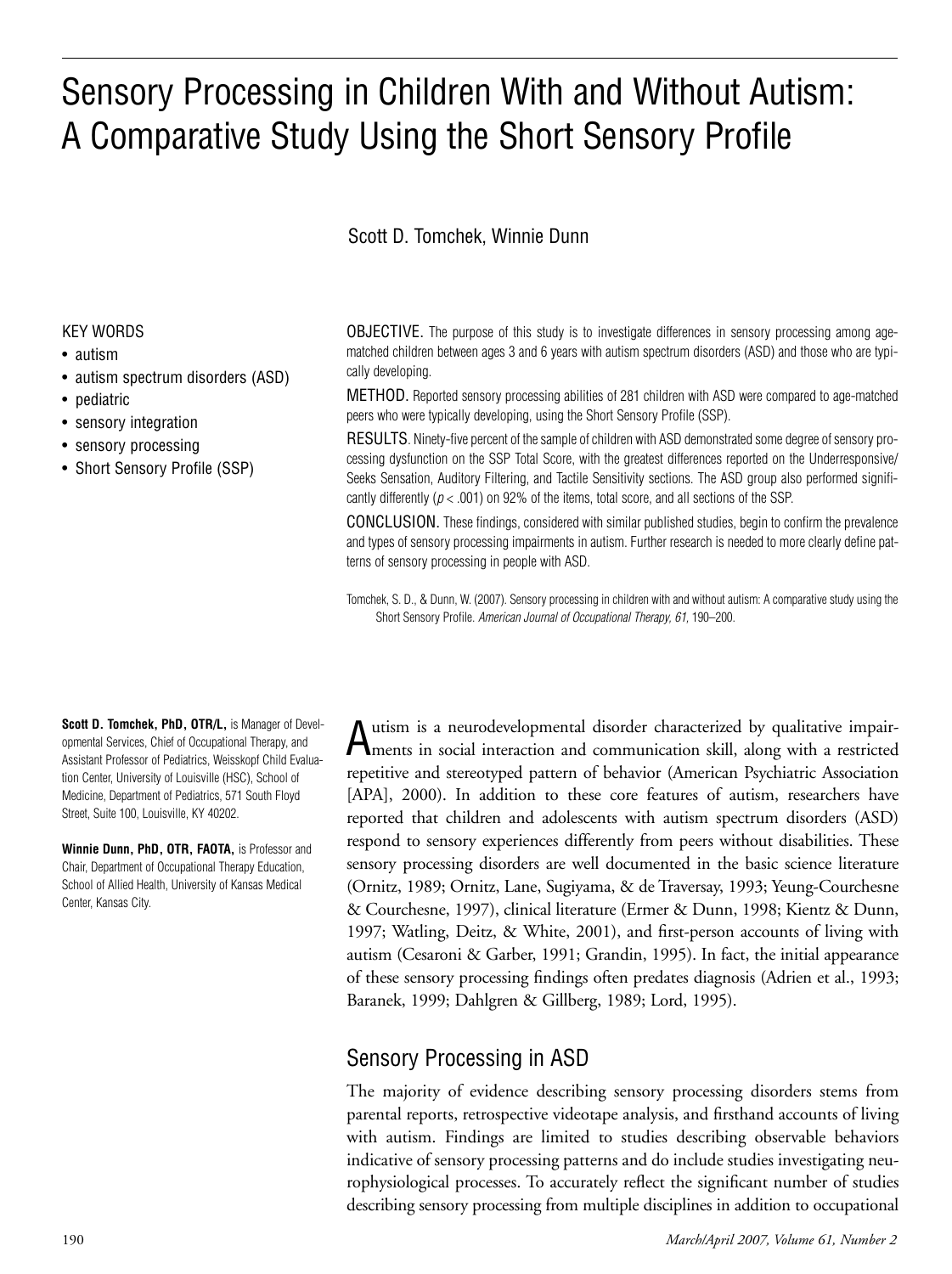therapy, we use terminology that is consistent with the terminology used by the studies' authors, and, when possible, link the terms to current consensus terminology in sensory integration and practice (Miller, Lane, Cermak, Osten, & Anzalone, 2005).

#### *Differences in Sensory Responding*

Impairments with modulating incoming sensory input have been widely reported in the literature describing autism characteristics (Adrien et al., 1987, 1992, 1993; Baranek, 1999; Dahlgren & Gillberg, 1989; Kientz & Dunn, 1997; Ornitz, 1989; Ornitz et al., 1993; Osterling & Dawson, 1994). These difficulties have also been reported by people with autism themselves (Cesaroni & Garber, 1991; Grandin, 1995). Incidence of sensory processing disorders reported in the autism literature range from 42% to 88% (Baranek, 2002; Kientz & Dunn, 1997; LeCouteur et al., 1989; Volkmar, Cohen, & Paul, 1986; Watling et al., 2001).

Differences in *auditory processing* are one of the more commonly reported sensory processing impairments with the full range of atypical responding noted. In one retrospective chart review of developmental patterns in 200 cases with autism, Greenspan and Weider (1997) reported that 100% of the participants demonstrated difficulties with auditory responding. Several authors have reported auditory hypersensitivity (Bettison, 1994; Dahlgren & Gillberg, 1989; Gillberg & Coleman, 1996; Rimland & Edelson, 1995; Vicker, 1993). Further, Dahlgren and Gillberg (1989) found that sensitivity to auditory stimuli in infancy was a powerful discriminator between children with and without autism. Other studies have reported auditory underresponsivity (Baranek, 1999; Osterling & Dawson, 1994; Wing, 1966). This hyporeactivity (e.g., diminished response to name) has been an early diagnostic consideration in that children who appeared to be deaf early in life have subsequently been diagnosed with autism (Wing, 1966).

Paradoxical *visual* responding also is reported in the literature. Avoidance of eye contact and inefficient use of eye gaze have been described as early social features of autism (Baranek, 1999; Gillberg & Coleman, 2000; Gillberg et al., 1990; Kientz & Dunn, 1997). Several authors (Dawson & Lew, 1989; Gillberg & Coleman, 2000; Gillberg et al., 1990; Miller, 1996; Wing, 1980) have theorized these features to be a self-regulatory mechanism that compensates for difficulties with modulating visual input. Other reports have noted that children with ASD often inspect objects (e.g., hands, moving objects) in an unusual way with their peripheral vision (LeCouteur et al., 1989; Lord, Rutter, & LeCouteur, 1994).

Overresponsivity to *tactile* input also has been reported in the literature(Baranek, Foster, & Berkson, 1997; Cesaroni & Garber, 1991; Grandin, 1995). In firsthand accounts, touch has been described as an intense feeling that can be overwhelming and confusing (Cesaroni & Garber, 1991). Grandin (1995) noted that certain clothing textures could make her extremely anxious, distracted, and fidgety. Children with higher levels of tactile hypersensitivity in one study also were more likely to display inflexible behaviors, repetitive verbalizations, visual stereotypies, and abnormal focused attention (Baranek et al., 1997).

Attention and arousal impairments have been reported (Dawson & Lew, 1989; Ornitz, Guthrie, & Farley, 1977, 1978; Volkmar et al., 1986) and could be explained as relating to impairments in modulating sensory input. Early studies by Ornitz and colleagues (1977, 1978) described a pattern of disturbances in sensory modulation and motility having an impact on all sensory systems in more than 70% of the children younger than age 6 years with autism in their sample. Similar sensory findings have included no response to sound (81%), sensitivity to loud noises (53%), visual inspection of hands or fingers (62%), and arm flapping (52%) (Volkmar et al., 1986).

Sensory processing behaviors of children ages 3–6 years with  $(n = 40)$  and without  $(n = 40)$  autism, gathered via parent report on the Sensory Profile (SP; Dunn, 1999), also have been compared (Watling et al., 2001). Sensory processing of children with autism was significantly different from the sample without autism on 8 of 10 factors (Sensory Seeking, Emotionally Reactive, Low Endurance/Tone, Oral Sensitivity, Inattention/Distractibility, Poor Registration, Fine-Motor/Perceptual, and Other). Similarly, Mayes and Calhoun (1999) reported that 100% of children with autism  $(n = 143)$  had 1 or more of the 10 symptoms in a somatosensory disturbance subscale (average of 6.2 symptoms) of an autism diagnostic screener. A love of movement, roughhouse play, and climbing (91%); atypical feeding patterns (75%); unresponsiveness to verbal input (71%); and unusual sensory inspection of objects (68%) were the most commonly reported items.

#### *Discriminative Function of Sensory Processing*

Empirical data from clinical evaluations (Adrien et al., 1987; Gillberg et al., 1990), parent report measures (Dahlgren & Gillberg, 1989; Ermer & Dunn, 1998; Gillberg et al., 1990; Hoshino et al., 1982; Kientz & Dunn, 1997; Watling et al., 2001), and retrospective videotape analysis (Adrien et al., 1992, 1993; Baranek, 1999) are emerging to suggest that behavioral features of children with autism attributed to sensory processing differ qualitatively from children who are typically developing or those with other developmental disorders. These qualitative differences in sensory processing also have frequently been key features discriminating between these groups.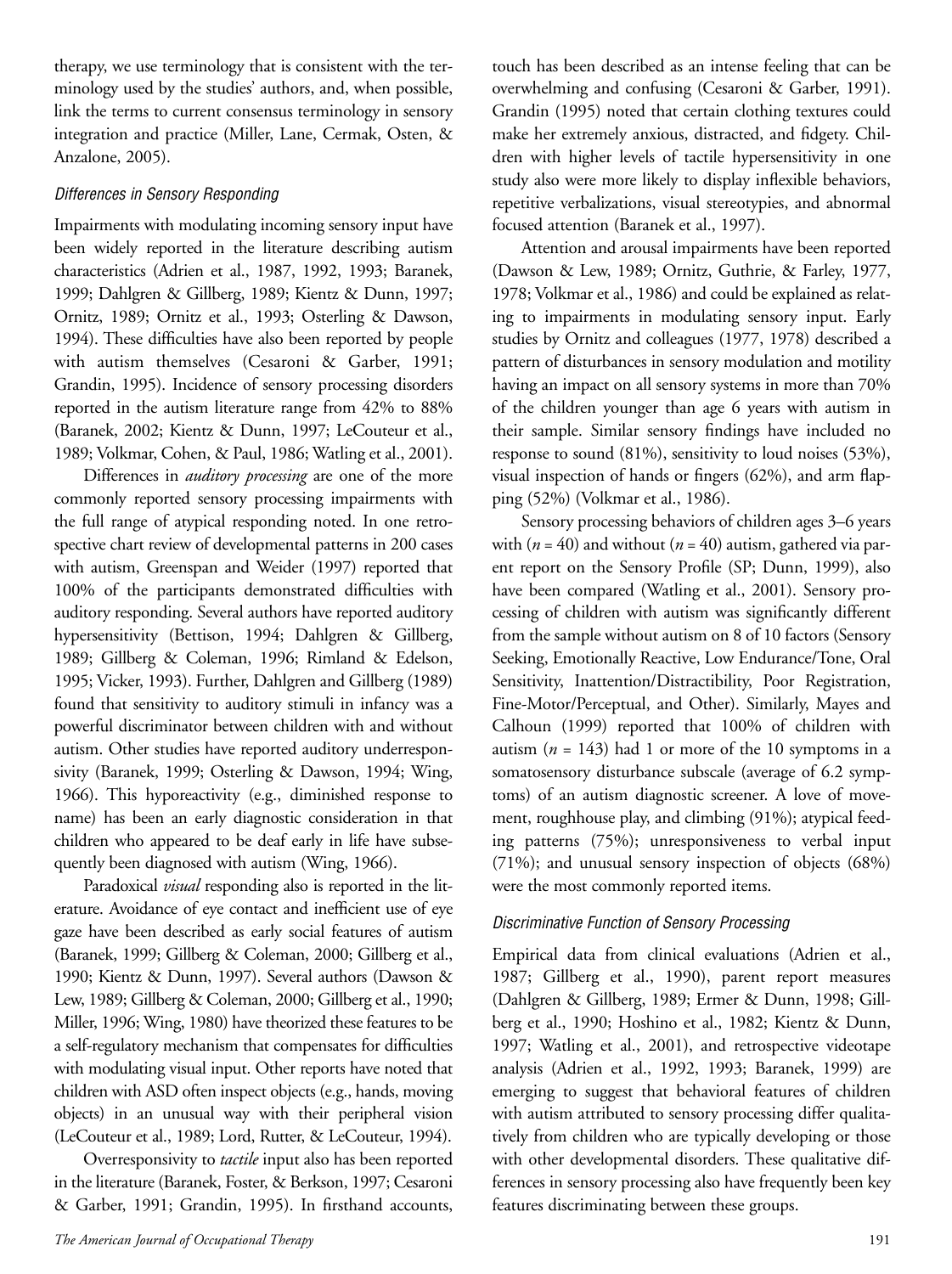Adrien and colleagues (1987) used observations and frequency counts of behaviors during a structured play session to differentiate between children who were typically developing, children with mental retardation, and children with autism and very low developmental ages. Although many behaviors overlapped between the groups, 9 behaviors (rubbing surface, finger flicking, body rocking, repetitive jumping, decreased eye contact, limited or inappropriate social smile and laugh, using object ritualistically, ignoring objects, and absent response to stimuli) discriminated children with autism from both children who were typically developing and children with mental retardation. These findings were replicated by Rapin (1996), who found that atypical sensory modulation and motor stereotypies discriminated children with autism from children with other developmental disorders.

#### *Parent Report*

Some data suggest that early sensory processing disorders noted on parent report measures or interview may be among the first signs of autism (Dahlgren & Gillberg, 1989; Gillberg et al., 1990; Hoshino et al., 1982). In an early study (Hoshino et al., 1982), infants with autism did not respond to certain sounds, were sensitive to the tastes of certain foods, and were insensitive to pain more frequently than infants who were typically developing or infants with other developmental disorders. More recently, sensory processing differences (i.e., overexcited when tickled, does not listen when spoken to, interested in looking at things that move, unusual eye gaze to objects, plays only with hard objects) reported retrospectively by parents discriminated between children with ASD and children who were typically developing younger than age 3 (Dahlgren & Gillberg, 1989; Gillberg et al., 1990). Further, whole body, hand and finger mannerisms, and unusual sensory interests (especially visual inspection of objects), as recorded on the Autism Diagnostic Interview, discriminated children with autism from those with other developmental delays (LeCouteur et al., 1989; Lord et al., 1994).

Some studies (Ermer & Dunn, 1998; Kientz & Dunn, 1997) have investigated sensory processing using the SP. Kientz and Dunn (1997) used scores on the SP, in its test development phase, to determine whether these scores discriminated between children with autism (*n* = 32) and without autism  $(n = 64)$ . Multivariate analysis showed that children with ASD were reported to have higher rates of sensory processing dysfunction than the children without autism on all categories of the SP, with 84 of the 99 items (85%) differentiating the sensory processing skills of the groups. The items reflected both sensory modulation and praxis deficits in autism, as well as

the social and behavior characteristics often used in differential diagnosis.

In a follow-up study, Ermer and Dunn (1998) sought to determine which of the 9 factors on the SP best discriminated between children with ASD (*n* = 38), children with attention deficit hyperactivity disorder (ADHD; *n* = 61), and children without disabilities (*n* = 1,075). The results yielded two discriminant functions: one that differentiated children with disabilities from those without disabilities and another that differentiated the two groups with disabilities from each other. Nearly 90% of the cases were classified correctly using these two functions. Specific to children with ASD, 4 of the 9 factors best discriminated: a low incidence of behaviors reported within the Sensory Seeking Factor, and a high incidence of behaviors noted within Oral Sensitivity, Inattention/Distractibility, and Fine Motor/Perceptual Factors.

A recent study (Rogers, Hepburn, & Wehner, 2003) assessed parent report of sensory reactivity of 102 young children across four groups: autism (*n* = 26), Fragile X syndrome (*n* = 20), developmental disabilities of mixed etiology (*n* = 32), and children who were typically developing (*n* = 24). All groups were comparable in socioeconomic status, ethnic status, and mental age. Clinical groups were also comparable in mean chronological ages. On the Short Sensory Profile (SSP; McIntosh, Miller, & Shyu, 1999), findings indicated that the groups of children with Fragile X syndrome and autism had significantly more sensory responses overall than the two comparison groups, although the children with autism did not differ significantly from children with Fragile X syndrome. Further, this abnormal sensory reactivity had a significant relationship with overall adaptive behavior.

#### *Videotape Analysis*

Investigations also have used retrospective videotape analysis to explore early sensory and motor features of children later diagnosed with autism (Adrien et al., 1992, 1993; Baranek, 1999; Osterling & Dawson, 1994; Werner, Dawson, Osterling, & Dinno, 2000). Stereotypic behaviors, auditory underresponsiveness and overresponsiveness, unusual postures, and unstable visual attention were characteristic of infants later diagnosed with autism when compared to those with other developmental disorders or with children who were typically developing (Adrien et al., 1992, 1993).

Baranek (1999) used retrospective videotape analysis to explore the predictive capability of sensory and social behavior observations in children ages 9–12 months who were later diagnosed with autism. Here, sensorimotor features of social touch aversion and excessive mouthing of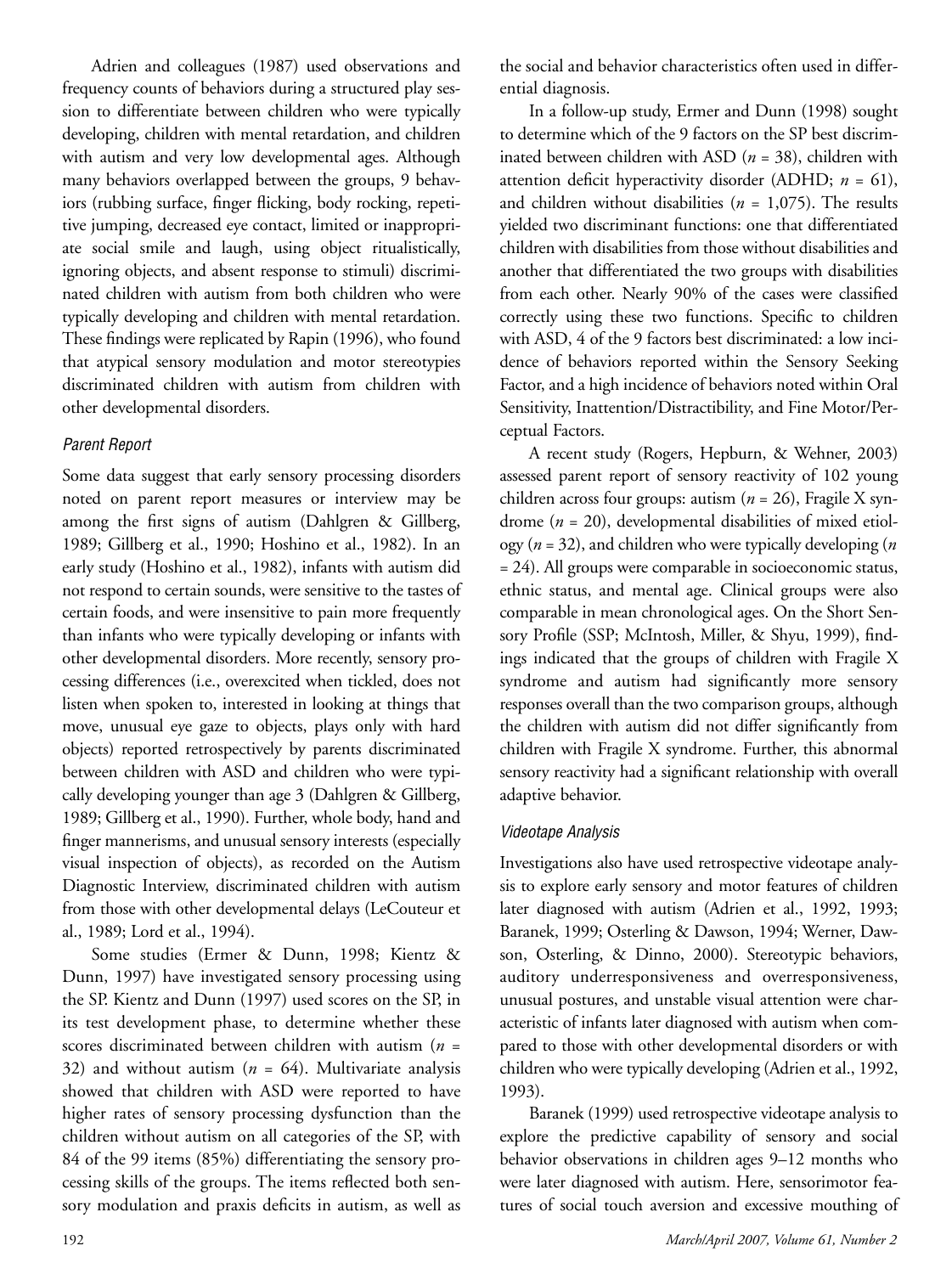objects, as well as delayed response to name and decreased affect rating, were subtle yet salient predictors at ages 9–12 months of a subsequent autism diagnosis and discriminated between children with autism (*n* = 11), children with developmental disabilities ( $n = 10$ ), and children who were typically developing  $(n = 11)$ . In contrast, other researchers also using retrospective videotape analysis have not found early sensorimotor abnormalities in children with ASD (Osterling & Dawson, 1994; Werner et al., 2000).

The preceding review of sensory processing findings in ASD confirms the presence of sensory processing difficulties for most people at some point in development. What also should be evident is the lack of consistency among these studies in the size and ages of their samples, method(s) of measurement, and lack of replication. As a whole, sensory processing has received less attention in the literature than other developmental variables in autism (Baranek, 2002; National Research Council, 2001). As a result, findings have lacked consistency and likely reflect the variability in research questions and methods used in the studies. The purpose of this study was to investigate differences in sensory processing between age-matched preschool to early school-age children with ASD and those who were typically developing. The research questions were

1. What domains of sensory processing (e.g., tactile, auditory, oral–sensory, sensory seeking) are significantly different in this sample of children with ASD as measured by the SSP?

2. Do significant differences exist in sensory processing behavior identified in this group of children with ASD when compared to children who are typically developing?

# Methods

## *Participants*

*ASD group.* A retrospective chart review was used to compile data on the children diagnosed with ASD at a tertiary diagnostic center. Data used in this study represent existing clinical data; no new data were collected. People referred for evaluation because of suspected autism had received comprehensive medical, psychological, speech and language, and occupational therapy team evaluations. Clinical specialists in each discipline used test administration procedures, methods, and measurements appropriate to people on the autism spectrum; data from the assessment were included in this study. The ASD diagnosis was established by meeting the criteria on at least one of the following: Autism Diagnostic Interview–Revised (Lord et al., 1994); Autism Diagnostic Observation Schedule (Lord, Rutter, DiLavore, & Risi, 1999); or *DSM-IV-TR* criteria

(APA, 2000). A total of 400 participants with an ASD diagnosis were collected.

*Typically developing group.* This sample was taken from data collected for a national study (Dunn & Westman, 1997). The group consisted of 1,075 children from ages 3 to 10 years who were not receiving special education services or taking medications regularly.

*Participant matching.* The groups of participants were matched on chronological age and, when possible, gender. Complete matching on gender was not possible given the disproportionate male to female gender ratio seen in autism and in the total ASD group in this study. Therefore, the total sample (*N* = 562) included 281 participants in each group with a mean age of 51.58 months (10.30 standard deviation). Specific to the ASD group, 256 had a diagnosis of autism (211 boys, 45 girls), 21 had pervasive developmental disorder, not otherwise specified (20 boys, 1 girl), and 4 had Asperger syndrome (all boys). In the typical group, 235 were boys and 43 were girls.

#### *Instrumentation*

The primary variable in this study was reported behavioral sensory processing as measured by the SSP (McIntosh, Miller, & Shyu, 1999). The SSP is a 38-item caregiver report measure comprising the items that demonstrated the highest discriminative power of atypical sensory processing among all the items from the long version, the Sensory Profile (SP; Dunn, 1999). The full SP, from which the norms were established, was standardized on 1,200 children. Items are scored on a 1-point to 5-point scale. The 7 sections of the SSP found in a normative sample are Tactile Sensitivity, Taste/Smell Sensitivity, Movement Sensitivity, Underresponsive/Seeks Sensation, Auditory Filtering, Low Energy/Weak, and Visual/Auditory Sensitivity. Internal consistency of the sections within the scale ranged from .70 to .90 (Dunn, 1999). Internal validity correlations for the sections ranged from .25 to .76 and were all significant at *p* < .01. Both section scores and a Total Score are interpreted on the SSP and will be treated as the independent variables. The Total Score is the most sensitive indicator of sensory dysfunction.

Given its short administration time (10 min) and value in screening for atypical sensory processing, the SSP is recommended for research protocols (Dunn, 1999; McIntosh et al., 1999). In this study, the SSP is most appropriate because in the early phase of its development the social–communication and motor items in the SP were eliminated. Thus, the SSP isolates sensory processing that is less confounded by items overlapping with the diagnostic features of autism. Initial studies of the validity of the SSP have demonstrated discriminate validity of > 95% in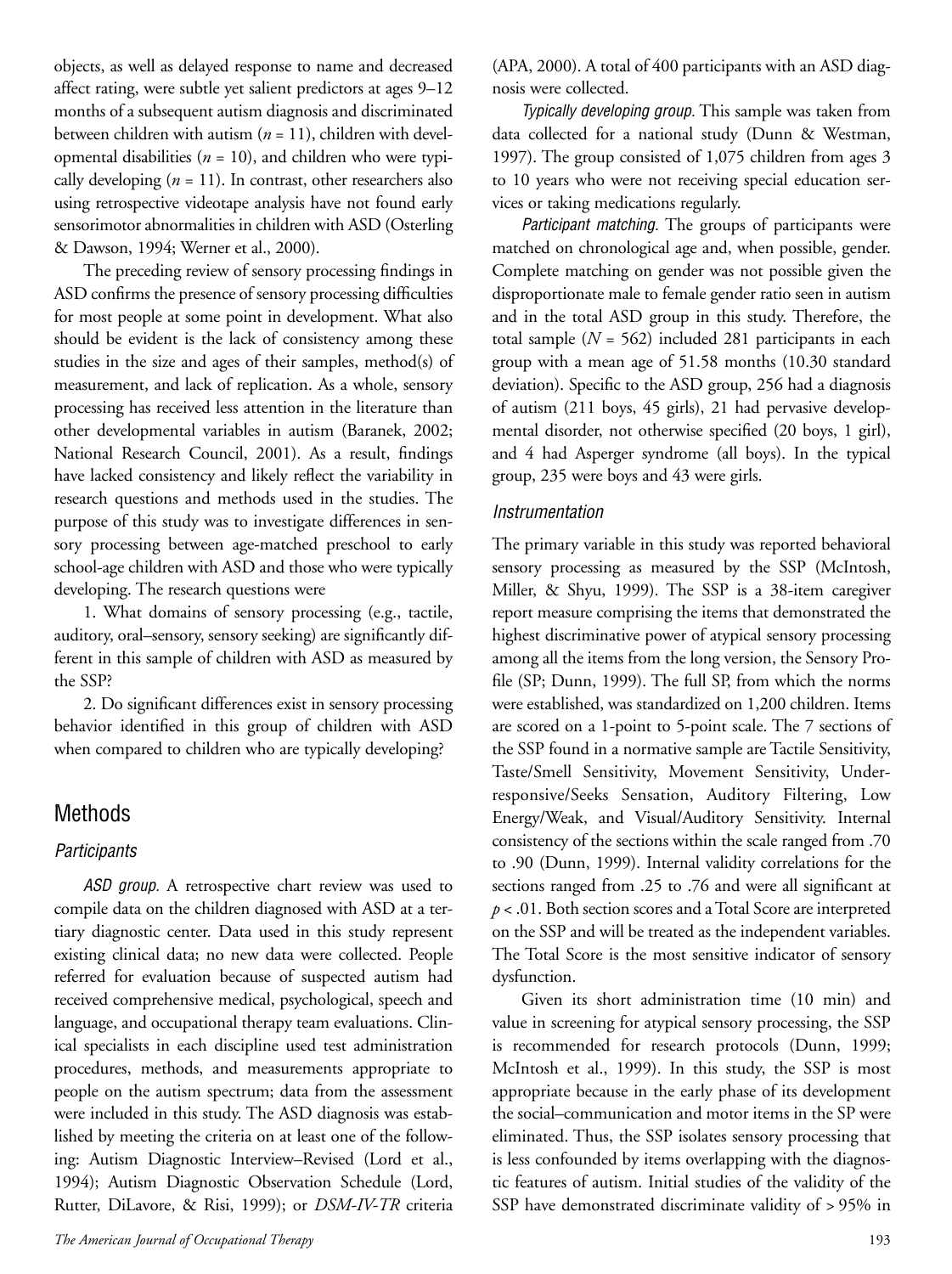identifying children with and without sensory modulation difficulties (McIntosh et al., 1999). Miller and colleagues (2001) also correlated dysfunctional sensory processing scores with abnormal psychophysiological responses to a series of sensory challenges. Together, these findings provide initial support for use of the SSP as a valid measure of sensory processing.

## *Data Collection*

Children between ages 3 and 6 years who participated in an interdisciplinary diagnostic evaluation that resulted in an ASD diagnosis were located using a query of the scheduling and billing software. The query output was sorted by date of service and represented a registry of the potential sample for inclusion in this study. Chart review began with children evaluated most recently and worked back until 400 participants with complete SSPs (i.e., no blank items) were enrolled. Chart reviews and data entry directly into SPSS version 12.0 for Windows (SPSS, 2003) were completed by the first author.

## *Data Analysis*

Several analyses were conducted on the data set to characterize sensory processing and to investigate group differences. First, descriptive statistics were used. Item analysis identified items yielding the highest reported sensory processing dysfunction in this sample on the SSP. Percentages of performance on SSP sections for the samples by group for section summary classifications on the SSP were calculated. Second, multivariate analyses of variance (MANOVAs) were conducted to investigate differences in SSP items and sections between the groups. To be included in these analyses, caregivers had to have completed all items in a section. Complete SSPs were available on all 281 participants in the ASD group; however, in the typically developing group, caregivers occasionally rated items as not applicable. As a result, the section the item was contained in and the SSP Total Score could not be calculated. Therefore, complete SSPs were available on 221 participants in the typically developing group, with complete sections ranging from 254 to 278 participants.

# Results

## *Descriptive Statistics: Sensory Processing Performance on the SSP*

Reported performance classifications on the SSP for both groups are summarized in Table 1. On the SSP a *definite difference* indicates scores greater than 2 standard deviations from the mean for children who were typically developing

in the standardization sample, whereas a probable difference indicates scores greater than 1 and less than 2 standard deviations from the mean. Findings indicated that 83.6% (*n* = 235) of the participants with ASD obtained definite difference scores in sensory processing for the SSP Total Score in comparison to  $3.2\%$  ( $n = 7$  of 221) in participants in the typically developing group. The ASD group scores exceeded the typical group in all definite difference section scores, with participants in the typically developing group consistently scoring more often in the typical performance range. Sensory processing sections of the SSP that yielded the highest reported definite differences in the ASD group included underresponsive/seeks sensation (86.1%, *n* = 242), auditory filtering  $(77.6\%, n = 218)$ , tactile sensitivity (60.9%, *n* = 171), and taste and smell sensitivity (54.1%, *n* = 152). Other SSP sections had somewhat lower percentages of reported sensory processing differences in the definite difference range but still a much higher percentage than the typically developing group. Notably, when *probable* and *definite* differences classifications were summed as an indicator of some degree of sensory processing differences, 95% (*n* = 267) of the sample of children with ASD were rated as having some degree of difference in sensory processing based on the SSP Total Score (i.e., falling more than 1 standard deviation from the mean).

The preceding analysis of sensory processing sections provides some insight into sensory processing sections that yielded the highest reported differences. Table 2 presents percentages of children reported as *always* or *frequently* demonstrating the behaviors on the SSP, with items yielding a 50% or higher threshold in bold. Items were noted in the Tactile Sensitivity, Taste/Smell Sensitivity, Underresponsive/ Seeks Sensation, Auditory Filtering, Visual/Auditory Sensitivity sections. The typically developing sample had no items that met the 50% criteria.

## *MANOVA: SSP Sections and Items by Group*

Using item raw scores, MANOVA findings indicated that participants in the ASD group performed differently from the participants in the typically developing group  $(p < .000)$ in all SSP sections and for the Total Score (see Table 3). These comparisons yielded excellent power (.994–1.00) (i.e., there were enough participants to find differences between the groups). Small to moderate effect sizes (.219–.628; i.e., the differences are likely to be meaningful) were noted for Tactile Sensitivity, Taste/Smell Sensitivity, Underresponsive/Seeks Sensation, Auditory Filtering, and Visual/Auditory Sensitivity. Figure 1 shows the differences in section mean scores by group. Follow-up analysis indicated that there were significant differences  $(p < .001)$ between the groups on 35 of the 38 items (92%), with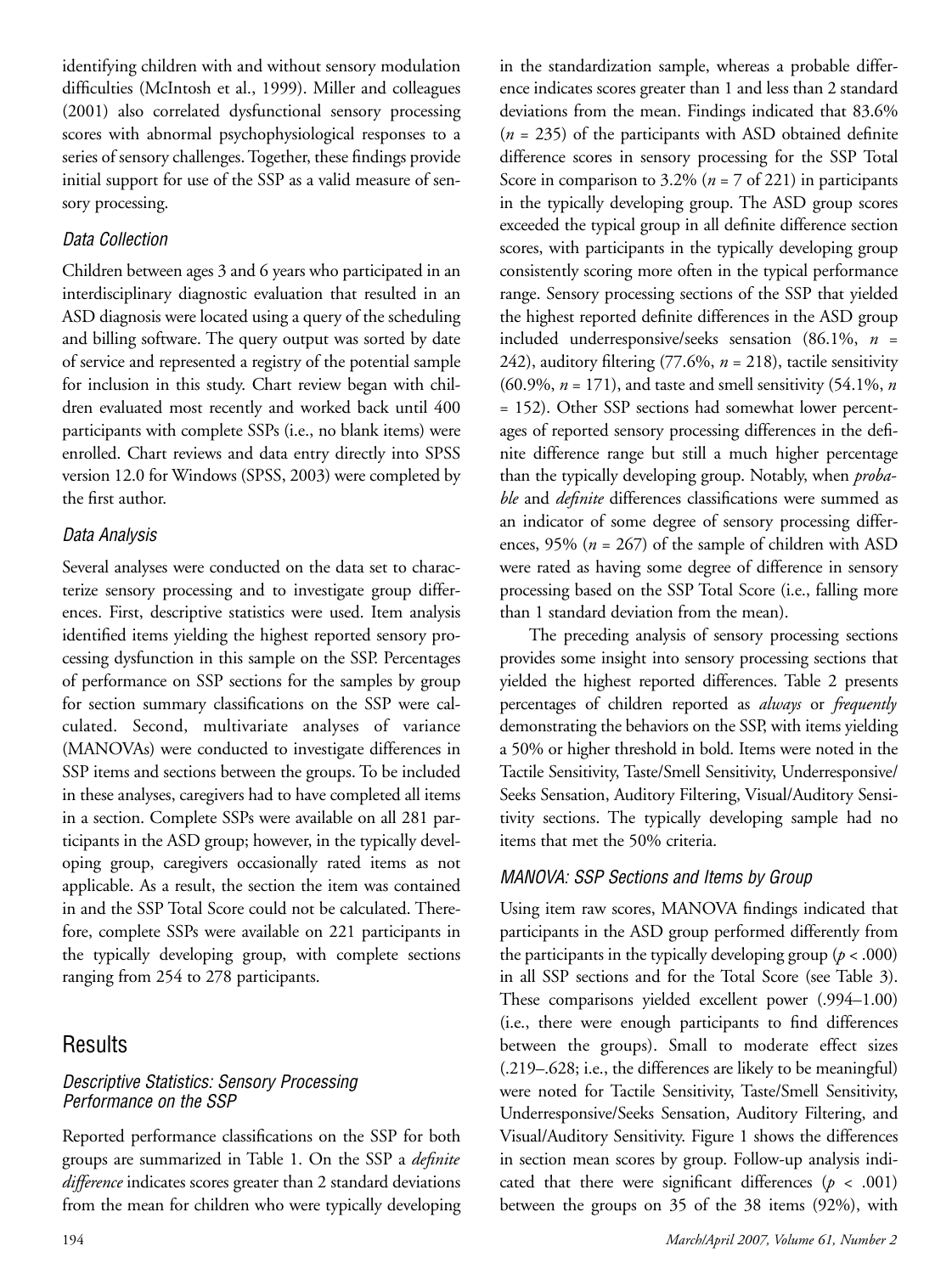#### **Table 1. Performance Classification on the SSP Sections by Group**

| Section                         | <b>Typical Performance</b> |         | Probable Difference |         | Definite Difference |         |
|---------------------------------|----------------------------|---------|---------------------|---------|---------------------|---------|
|                                 | ASD                        | Typical | ASD                 | Typical | ASD                 | Typical |
| <b>Tactile Sensitivity</b>      | 20.6%                      | 75.6%   | 18.5%               | 15.5%   | 60.9%               | 8.9%    |
| <b>Taste/Smell Sensitivity</b>  | 32.0%                      | 84.5%   | 13.9%               | 8.7%    | 54.1%               | 6.8%    |
| <b>Movement Sensitivity</b>     | 55.9%                      | 71.6%   | 21.0%               | 21.6%   | 23.1%               | 6.8%    |
| Underresponsive/Seeks Sensation | 6.4%                       | 74.9%   | 7.5%                | 19.1%   | 86.1%               | 6.0%    |
| <b>Auditory Filtering</b>       | 7.8%                       | 87.8%   | 14.6%               | 9.1%    | 77.6%               | 3.1%    |
| Low Energy/Weak                 | 58.0%                      | 86.5%   | 18.9%               | 9.5%    | 23.1%               | 4.0%    |
| Visual/Auditory Sensitivity     | 31.0%                      | 77.3%   | 25.3%               | 17.8%   | 43.8%               | 4.8%    |
| <b>Total SSP</b>                | 5.0%                       | 83.3%   | 11.4%               | 13.6%   | 83.6%               | 3.2%    |

*Note.* ASD = autism spectrum disorders; SSP = Short Sensory Profile (McIntosh, Miller, & Shyu, 1999).

#### **Table 2. Percentages of Children Who Always or Frequently Displayed Behaviors on the Short Sensory Profile**

| Item                                                                                   | % ASD | % Typically<br>Developing |
|----------------------------------------------------------------------------------------|-------|---------------------------|
| <b>Tactile Sensitivity</b>                                                             |       |                           |
| 1. Expresses distress during grooming                                                  | 65.1  | 13.0                      |
| 2. Prefers long-sleeved clothing even when it is warm or short sleeves when it is cold | 10.0  | 13.8                      |
| 3. Avoids going barefoot, especially in grass or sand                                  | 13.2  | 1.8                       |
| 4. Reacts emotionally or aggressively to touch                                         | 22.1  | 5.0                       |
| 5. Withdraws from splashing water                                                      | 13.5  | 3.2                       |
| 6. Has difficulty standing in line or close to other people                            | 41.6  | 6.5                       |
| Rubs or scratches out a spot that has been touched<br>7.                               | 13.9  | 2.3                       |
| <b>Taste/Smell Sensitivity</b>                                                         |       |                           |
| 8. Avoids certain tastes or food smells that are typically part of children's diets    | 45.9  | 17.8                      |
| 9. Will only eat certain tastes                                                        | 52.7  | 7.4                       |
| 10. Limits self to particular food textures/temperatures                               | 45.6  | 5.8                       |
| 11. Picky eater, especially regarding food textures                                    | 56.2  | 9.7                       |
| <b>Movement Sensitivity</b>                                                            |       |                           |
| 12. Becomes anxious or distressed when feet leave the ground                           | 8.2   | 1.4                       |
| 13. Fears falling or heights                                                           | 15.3  | 4.6                       |
| 14. Dislikes activities where head is upside down                                      | 10.7  | 2.5                       |
|                                                                                        |       |                           |
| <b>Underresponsive/Seeks Sensation</b>                                                 |       |                           |
| 15. Enjoys strange noises/seeks to make noise for noise's sake                         | 52.0  | 17.3                      |
| 16. Seeks all kinds of movement and this interferes with daily routines                | 70.5  | 2.2                       |
| 17. Becomes overly excitable during a movement activity                                | 66.9  | 19.1                      |
| 18. Touches people and objects                                                         | 62.3  | 3.2                       |
| 19. Doesn't seem to notice when face and hands are messy                               | 31.3  | 29.2                      |
| 20. Jumps from one activity to another so that it interferes with play                 | 61.9  | 1.4                       |
| 21. Leaves clothing twisted on body                                                    | 28.1  | 20.9                      |
| <b>Auditory Filtering</b>                                                              |       |                           |
| 22. Is distracted or has trouble functioning if there is a lot of noise around         | 58.0  | 2.9                       |
| 23. Appears to not hear what you say                                                   | 73.0  | 4.3                       |
| 24. Can't work with background noise                                                   | 12.5  | 2.9                       |
| 25. Has trouble completing tasks when the radio is on                                  | 16.4  | 2.7                       |
| 26. Doesn't respond when name is called but you know the child's hearing is OK         | 51.2  | 1.8                       |
| 27. Has difficulty paying attention                                                    | 79.0  | 1.8                       |
| Low Energy/Weak                                                                        |       |                           |
| 28. Seems to have weak muscles                                                         | 12.5  | 3.6                       |
| 29. Tires easily, especially when standing or holding particular body positions        | 7.5   | 4.6                       |
| 30. Has a weak grasp                                                                   | 11.4  | 2.1                       |
| 31. Can't lift heavy objects                                                           | 7.5   | 2.5                       |
| 32. Props to support self                                                              | 8.9   | 6.5                       |
| 33. Poor endurance/tires easily                                                        | 7.8   | 3.6                       |
| <b>Visual/Auditory Sensitivity</b>                                                     |       |                           |
| 34. Responds negatively to unexpected loud noises                                      | 50.9  | 7.9                       |
| 35. Holds hands over ears to protect ears from sound                                   | 45.6  | 11.9                      |
| 36. Is bothered by bright lights after others have adapted to the light                | 16.0  | 1.1                       |
| 37. Watches everyone when they move around the room                                    | 31.3  | 9.4                       |
| 38. Covers eyes or squints to protect eyes from light                                  | 23.8  | 13.3                      |

*Note.* Bold items are those with "always" or "frequently" reported behaviors by 50% or more of the caregivers of children with autism. ASD = autism spectrum disorders; SSP = Short Sensory Profile (McIntosh, Miller, & Shyu, 1999).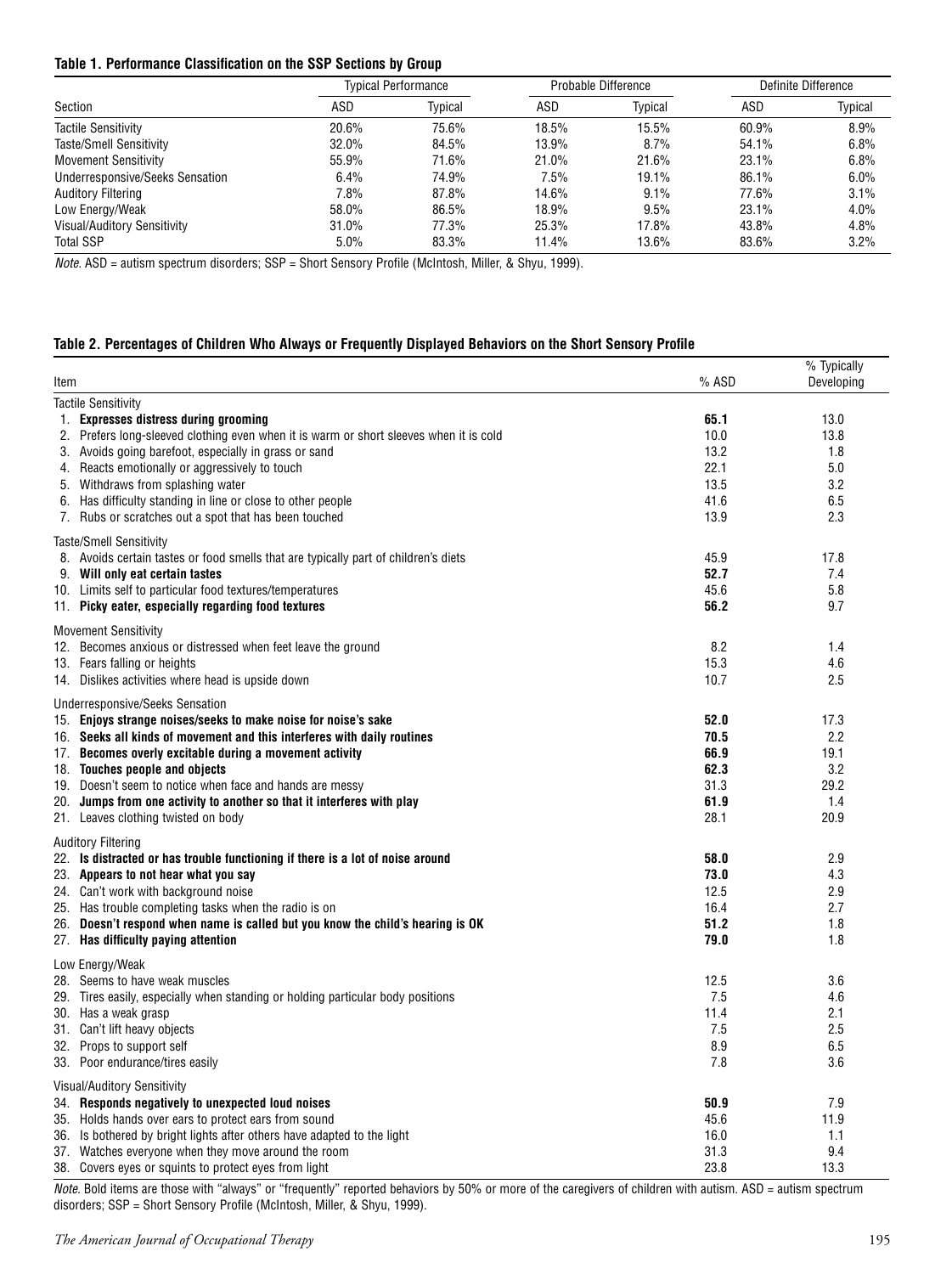#### **Table 3. Group MANOVA** *F* **Values, Significance, Effect Size, and Power**

|                                        | F(1, 502) | р    | <b>Effect Size Power</b> |       |
|----------------------------------------|-----------|------|--------------------------|-------|
| <b>Tactile Sensitivity</b>             | 305.07    | .000 | .379                     | 1.000 |
| Taste/Smell Sensitivity                | 239.06    | .000 | .323                     | 1.000 |
| <b>Movement Sensitivity</b>            | 20.13     | .000 | .039                     | .994  |
| <b>Underresponsive/Seeks Sensation</b> | 788.79    | .000 | .612                     | 1.000 |
| <b>Auditory Filtering</b>              | 845.86    | .000 | .628                     | 1.000 |
| Low Energy/Weak                        | 61.04     | .000 | .109                     | 1.000 |
| Visual/Auditory Sensitivity            | 140.21    | .000 | .219                     | 1.000 |
| <b>Total SSP</b>                       | 64.90     | .000 | .115                     | 1.000 |

*Note.* Effect size as measured by eta square. MANOVA = multivariate analysis of variance; SSP = Short Sensory Profile (McIntosh, Miller, & Shyu, 1999).

small to moderate effect sizes (.243–.652) and excellent power (.996–1.00). The only items not reaching the significance level were "prefers long-sleeved clothing even when it is warm or short sleeves when it is cold," "dislikes activities where head is upside down," and "covers eyes or squints to protect eyes from light."

# Discussion

## *Sensory Processing Performance on the SSP*

The first research question asked whether sensory processing was different in this sample of children with ASD. Using the SSP Total Score as an overall indicator of sensory processing responses, children with ASD were often reported to have sensory processing impairments, whereas children in the typically developing group were not. Sensory processing section and item findings on the SSP reported in this study also are consistently elevated in studies involving children with ASD (Kientz & Dunn, 1997; Rogers et al., 2003; Watling et al., 2001). Using children from the same national sample who were typically developing, items yielding the highest frequency of dysfunctional sensory processing in independent groups of children with ASD were the same in the present study as those identified by Kientz and Dunn (1997). Although direct comparison of items in the other investigations is not possible given how data were reported, it should be noted that the items that make up the SSP sections (Rogers et al., 2003) and SP factors (Watling et al., 2001) that best discriminated children with autism contained these same high-frequency items. Together, these findings begin to elucidate consistent patterns of inattention/distractibility, sensory seeking, auditory sensitivity, and tactile sensitivity in children with ASD.

In this study, more than 90% of the ASD sample had significant differences in the Underresponsive/Seeks Sensation section. Analysis of section items indicated that the sample appeared to seek sensory input from multiple sensory systems (e.g., auditory, vestibular, tactile, propriocep-



**Figure 1. Mean scores by Short Sensory Profile Section by group.**

tion). A similar behavioral pattern was noted in other studies involving children with ASD (Kientz & Dunn, 1997; Rogers et al., 2003; Watling et al., 2001). These findings are in contrast, however, to the Ermer and Dunn study (1998) in which a low incidence of behaviors in the sensory-seeking, factor was noted in a small group of children with ASD.

Sensory processing differences also were noted within the Auditory Filtering section among 77.6% of the sample. In general, children with autism in this sample appeared to tune out language (e.g., "appears to not hear what you say," "doesn't respond when name is called," "has difficulty paying attention"), which to some degree also reflects the auditory processing deficits common in autism. These children also were noted to be distracted or to have trouble functioning if there was background noise. In contrast to the previously noted sensory seeking, in which children appeared to be actively seeking ways to regulate their behavior, children with these auditory sensitivities appeared to be more passive in relation to this input. These findings support previous research reports documenting similar auditory sensory responsivity patterns (Adrien et al., 1987; Baranek, 1999; Gillberg et al., 1990; Osterling & Dawson, 1994).

Tactile sensitivity difficulties noted in this study also are well documented in the autism literature that discusses sensory processing, especially in firsthand accounts of living with autism (Baranek et al., 1997; Cesaroni & Garber, 1991; Grandin, 1995). Tactile sensitivity symptoms occurred in this study among 60.9% of the ASD sample (*n* = 171) in a difference classification, with the most reported difficulty tolerating grooming and hygiene tasks.

## *Comparison of Group Differences on the SSP*

A second research question asked whether group differences on SSP Total Score, sections, and items existed between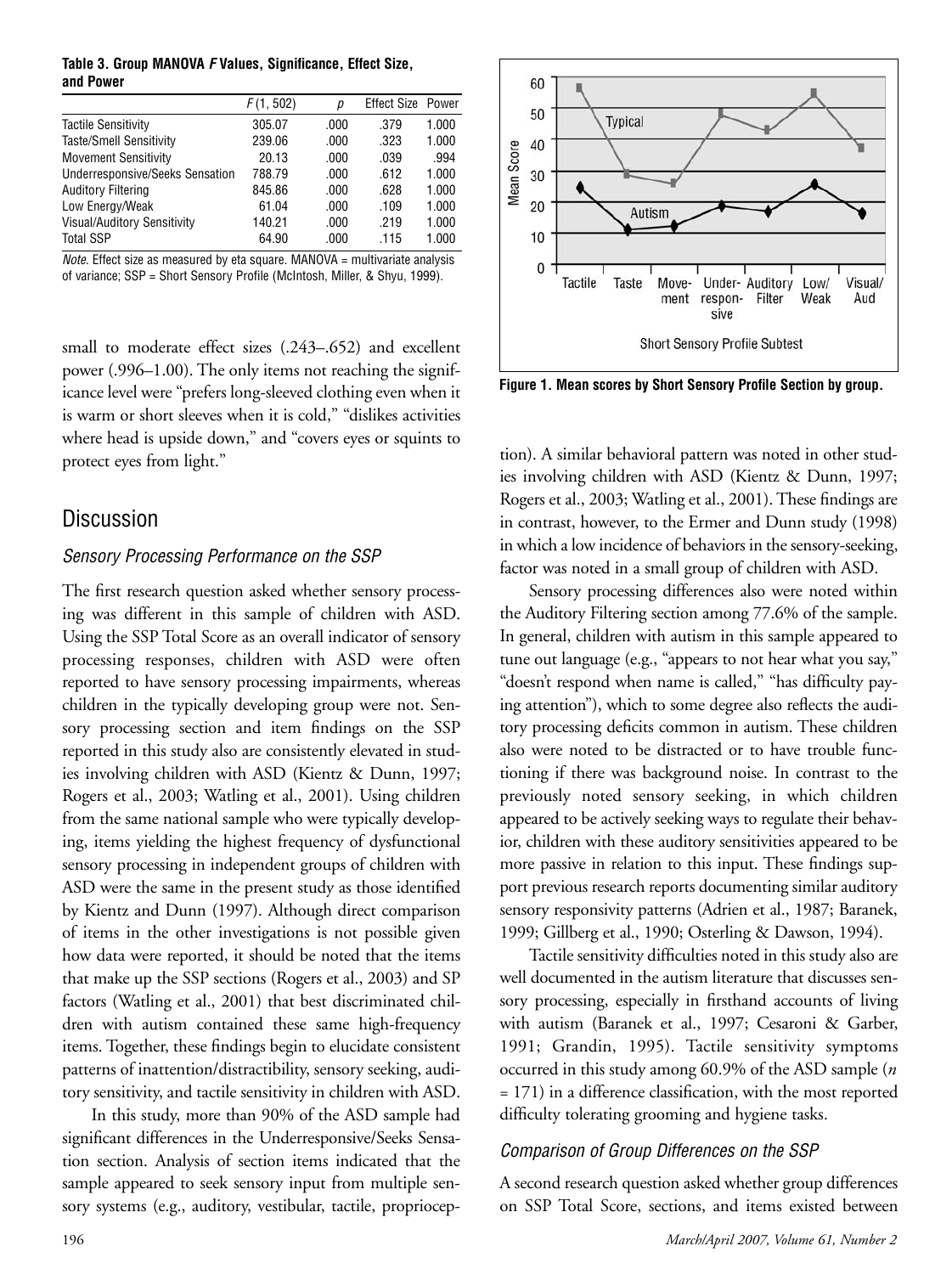participants with ASD and typical controls. Consistent with previous reports of sensory processing in people with ASD (Kientz & Dunn, 1997; Rogers et al., 2003; Watling et al., 2001), current results indicated significant group differences. The participants in the ASD group performed differently from the participants in the typically developing group on all SSP sections and for the Total Score. Interestingly, as seen in Figure 1, the pattern of mean scores by section is similar between the groups, although the ASD group consistently demonstrated lower mean scores (indicating more frequent behaviors).

Furthermore, significant differences were noted between the groups on 35 of the 38 items (92%). The items that were most commonly reported in the ASD group were uncommon behaviors in the typically developing group. For instance, items relating to difficulty paying attention, appearing not to hear what you say, and movement seeking that yielded the highest frequencies in the ASD group were rarely reported in the typically developing group. Each of the 3 items not reaching significance represented a different SSP section and so may not reflect a general pattern but rather may indicate behaviors that are less relevant to ASD.

The group differences noted in this study may not, however, be unique to autism. Wing's (1966) initial writings noted impaired sensory responses across clinical groups of children. Rogers and colleagues (2003) confirmed these early behavior observations with similar patterns of sensory processing impairment reported in comparison groups of children with Fragile X syndrome and autism. In this study, auditory filtering and tactile sensitivity differences were reported in both the ASD and Fragile X groups, and although these groups did not differ significantly, both groups were more impaired than the other comparison groups of children who were developmentally delayed and children who were typically developing. Further, the results indicated that impaired sensory processing was associated with clinical diagnosis (either autism or Fragile X), although that did not differentiate these clinical groups. Here, high levels of repetitive behavior and the restricted behavioral repertoire were the best discriminators. A similar discriminant function was noted by Ermer and Dunn (1998). Their results, however, yielded two discriminant functions: one that differentiated children with disabilities from those without disabilities and another that differentiated two groups with disabilities (e.g., autism or ADHD) from each other. Together, these findings indicate that sensory processing disorders are often seen in children with disabilities, although they are not always unique to a specific disorder. They also highlight the discriminative power of sensory processing and the SSP in particular.

## *Implications for Practice*

Together, the sensory processing findings noted in this study reflect a pattern of dysfunctional sensory modulation; that is, children with ASD demonstrate difficulty with filtering and changing to sensory stimuli to develop an adaptive response. Sensory modulation has been defined as the capacity to regulate and organize the degree, intensity, and nature of responses to sensory input in a graded and adaptive manner (Miller & Lane, 2000). In turn, sensory modulation allows a person to achieve and maintain an optimal range of performance and to adapt to challenges in daily life.

The present study, like most previous studies, illustrates that sensory responses are significantly different for children who have ASD. Given the prevalence of these findings and their early onset, sensory processing disorders may represent another core diagnostic criterion for autism, a view that is supported by several authors (Coleman, 1976; Coleman & Gillberg, 1985; Gillberg & Coleman, 2000; Ornitz, 1989).

However, what also is important for practice is our ability to link these observations with challenges in participation. Sensory modulation impairments represent a mismatch between the external contextual demands of the child's environment and his or her internal characteristics (e.g., attention, emotion, sensory processing) (Miller et al., 2001) and can impair the ability of the child with autism to sustain engagement with people or in activities. Children with ASD in the present study, as in previous studies, have been found to be inattentive and distractible. In a small study, Fertel-Daly and colleagues (2001) found that providing touch pressure input through weighted vests enabled preschoolers with ASD to be less distractible and more attentive at school. More studies linking sensory-responding to participation are needed.

As previously noted, differences in sensory modulation among people with autism have been well documented in the literature, and the findings in this study add to the evidence. Sensory processing skills are fundamental to functional performance and therefore likely play a role in the variable developmental performance of people with ASD (Baranek, 2002). Recognizing these sensory processing contributions as a vital component of the complex developmental presentation of people with ASD provides direction for intervention planning and highlights the importance of occupational therapy practice in facilitating engagement in occupations.

## *Study Limitations and Future Research Directions*

The major limitation of this study was the use of a convenience sample of people with ASD from one region of the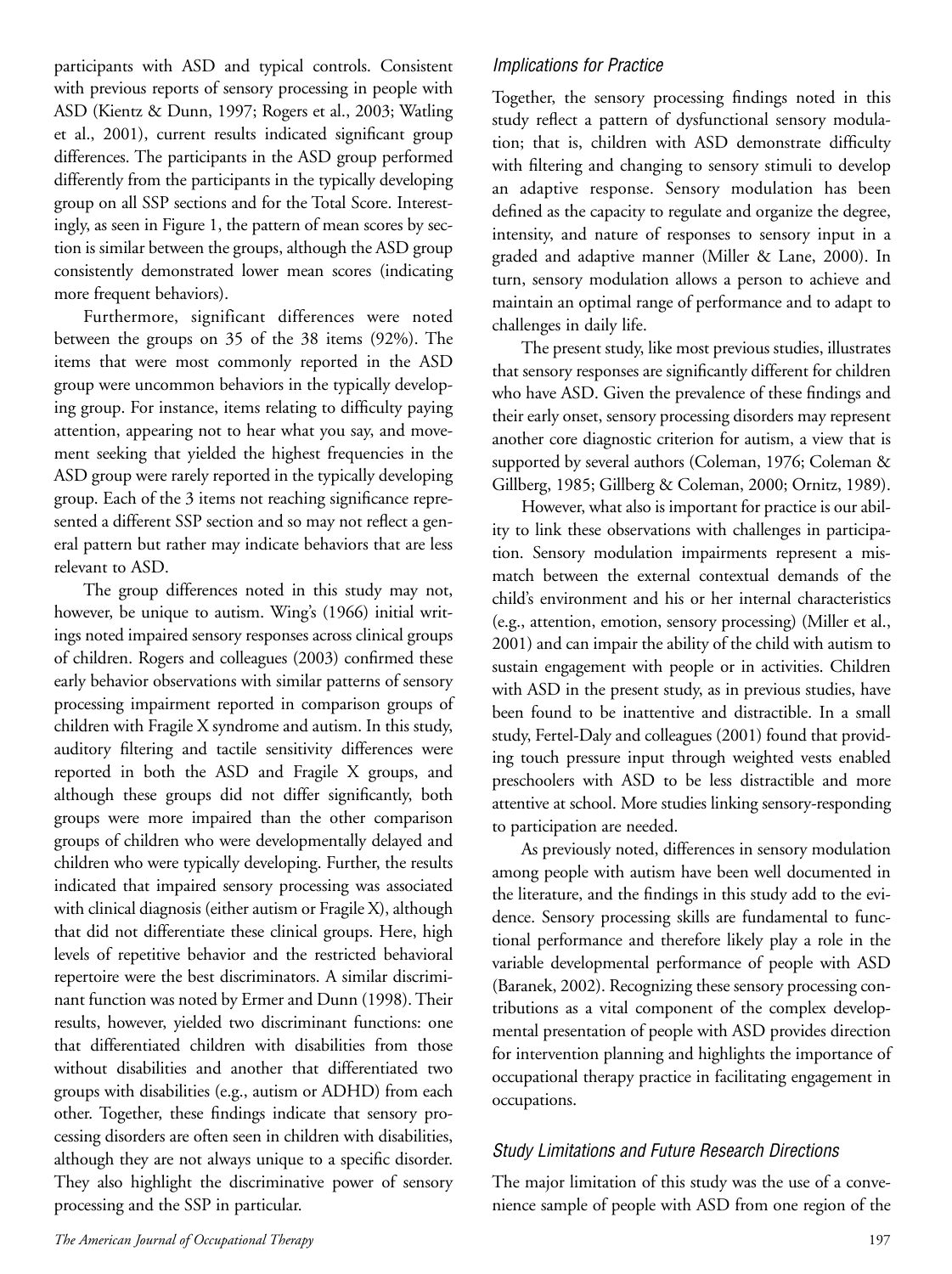country. Further, sensory responses were considered only in the context of behavioral observations via a parent report measure and not in direct observation. To validate the SSP, additional studies linking sensory response behaviors with neurophysiological evidence are needed.

The findings of this study with a large sample of people with ASD, considered with previous research investigating sensory processing in autism, establish clear trends showing differences in sensory responses between children with and without ASD. Although this question of differentiation between children with and without autism is an important one, this line on research will describe only the prevalence and types of sensory processing disorders within this single population. It fails, however, to establish the relationships among these sensory responses and core diagnostic features or other developmental variables in autism. Further research is needed to investigate the relevance of sensory processing aspects on the variable developmental presentation and occupational performance of people with ASD. Therefore, studies with large samples that yield statistical power are needed so that researchers can conduct factor and path analyses to identify clusters of observations that link sensory processing responses and functional behaviors. The findings also may differentiate groups of people with autism by sensorimotor pattern to investigate differential responding to various interventions (Huebner & Dunn, 2001).

Beyond autism, future research investigating differences in sensory responses across clinical groups appears warranted to more clearly define the sensory processing patterns unique to each disorder as a mechanism for better understanding these disorders, which in turn will guide intervention. Doing so not only will allow for identification of discriminating sensory processing factors by diagnosis, but also may validate the sensory processing taxonomy (Miller et al., 2005).

# **Conclusions**

The majority of children with ASD in this sample were reported to have difficulties with processing and responding to sensory input on the SSP. Ninety-five percent of the sample demonstrated some degree of sensory processing dysfunction on the SSP Total Score. Children were reported to be inattentive, underresponsive, and sensitive to tactile input. They also were reported to seek sensory input and to have difficulty filtering auditory input. The ASD group also performed significantly differently on 92% (35 of 38) of the individual items; a total score and scores for all sections of the SSP were likewise significantly different when children

with autism were compared to age-matched peers who were typically developing. These present findings, considered with similar studies reported in the literature, begin to confirm the presence of sensory processing disorders in children with ASD and begin to unravel the types. Further research is needed to more clearly define patterns of sensory processing in people with ASD and to investigate the relationships of these patterns on the occupational performance of children from this population. **▲**

# Acknowledgments

The first author expresses sincere appreciation to the following for their support and encouragement during components of this project: Ruth Huebner, PhD; Lori Gonzalez, PhD; Susan Effgen, PhD; Colleen Schneck, ScD; and Hazel Forsythe, PhD. Additionally, gratitude is extended by both authors to the University of Kentucky Department of Rehabilitation Sciences, Weisskopf Child Evaluation Center at the University of Louisville, and the University of Kansas Medical Center Department of Occupational Therapy Education for supporting this study.

Components of this article were presented at the 85th Annual Conference & Expo of the American Occupational Therapy Association in May 2005 in Long Beach, California.

# References

- Adrien, J. L., Lenoir, P., Martineau, J., Perrot, A., Hameury, L., Larmande, C., et al. (1993). Blind ratings of early symptoms of autism based upon home movies. *Journal of the American Academy of Child and Adolescent Psychiatry, 32*, 617–626.
- Adrien, J. L., Ornitz, E., Barthelemy, C., Sauvage, D., & Lelord, G. (1987). The presence or absence of certain behaviors associated with infantile autism in severely retarded autistic and nonautistic retarded children and very young normal children. *Journal of Autism and Developmental Disorders, 17*, 407–416.
- Adrien, J. L., Perrot, A., Sauvage, D., Leddet, I., Larmande, C., Hameury, L., et al. (1992). Early symptoms in autism from family home movies. *Acta Paedopsychiatrica, 55*, 71–75.
- American Psychiatric Association. (2000). *Diagnostic and statistical manual of mental disorders* (4th ed., text rev.). Washington, DC: Author.
- Baranek, G. T. (1999). Autism during infancy: A retrospective video analysis of sensory–motor and social behaviors at 9–12 months of age. *Journal of Autism and Developmental Disorders, 29,* 213–224.
- Baranek, G. T. (2002). Effectiveness of sensory and motor interventions in autism. *Journal of Autism and Developmental Disorders, 32*, 397–422.
- Baranek, G. T., Foster, L. G., & Berkson, G. (1997). Tactile defensiveness and stereotyped behaviors. *American Journal of Occupational Therapy, 51*, 91–95.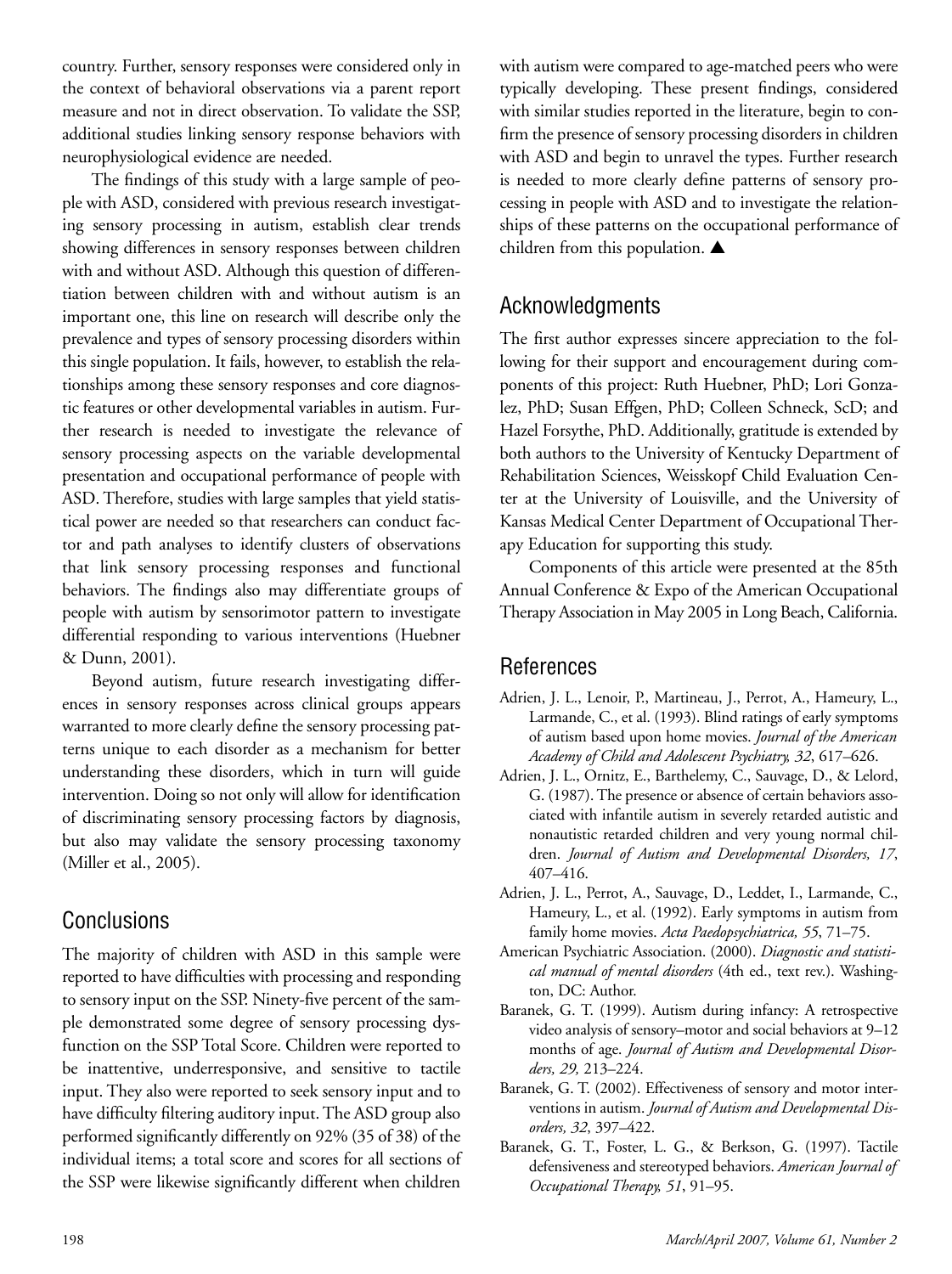- Bettison, S. (1994). *Abnormal responses to sound and the long-term effects of a new treatment program.* Sydney, Australia: Autism Research Institute.
- Cesaroni, L., & Garber, M. (1991). Exploring the experience of autism through firsthand accounts. *Journal of Autism and Developmental Disorders, 21,* 303–313.
- Coleman, M. (1976). *The autistic spectrums.* Amsterdam: North Holland.
- Coleman, M., & Gillberg, C. (1985). *The biology of the autistic spectrums.* New York: Praeger.
- Dahlgren, S. O., & Gillberg, C. (1989). Symptoms in the first two years of life: A preliminary population study of infantile autism*. European Archives of Psychology and Neurological Sciences, 238,* 169–174.
- Dawson, G., & Lew, A. (1989). Arousal, attention, and socioeconomical impairments of individuals with autism. In G. Dawson (Ed.), *Autism: Nature, diagnosis and treatment* (pp. 49–74). New York: Guilford.
- Dunn, W. (1999). *The Sensory Profile: User's manual*. San Antonio, TX: Psychological Corporation.
- Dunn, W., & Westman, K. (1997). The Sensory Profile: The performance of a national sample of children without disabilities. *American Journal of Occupational Therapy, 51*, 25–34.
- Ermer, J., & Dunn, W. (1998). The Sensory Profile: A discriminant analysis of children with and without disabilities. *American Journal of Occupational Therapy, 52*, 283–290.
- Fertel-Daly, D., Bedell, G., & Hinojosa, J. (2001). Effects of a weighted vest on attention to task and self-stimulatory behaviors in preschoolers with pervasive developmental disorders. *American Journal of Occupational Therapy, 55,* 629–640*.*
- Gillberg, C., & Coleman, M. (1996). Autism and medical disorders: A review of literature. *Developmental Medicine and Child Neurology, 38*, 191–202.
- Gillberg, C., & Coleman, M. (2000). *The biology of autistic syndromes*. London: Cambridge Press.
- Gillberg, C., Ehlers, S., Schaumann, H., Jakobsson, G., Dahlgren, S. O., Lindblom, R., et al. (1990). Autism under age 3 years: A clinical study of 28 cases referred for autistic symptoms in infancy*. Journal of Child Psychology and Psychiatry, 31*, 921–934.
- Grandin, T. (1995). *Thinking in pictures: My life with autism*. New York: Doubleday.
- Greenspan, S. I., & Weider, S. (1997). Developmental patterns and outcomes in infants and children with disorders relating and communicating: A chart review of 200 cases of children with autistic spectrum diagnoses. *Journal of Developmental and Learning Disorders, 1*, 87–142.
- Hoshino, Y., Kumashiro, H., Yashima, Y., Tachibana, R., Watanabe, M., & Furukawa, H. (1982). Early symptoms of autistic children and its diagnostic significance. *Folia Psychiatrica et Neurologica Japonica, 36,* 367–374.
- Huebner, R. A., & Dunn, W. (2001). Introduction and basic concepts. In R. A. Huebner (Ed.), *Autism: A sensorimotor approach to management.* Gaithersburg, MD: Aspen.
- Kientz, M. A., & Dunn, W. (1997). A comparison of the performance of children with and without autism on the Sensory

Profile. *American Journal of Occupational Therapy, 51*, 530–537.

- LeCouteur, A., Rutter, M., Lord, C., Rios, P., Robertson, S., Holdgrafer, M., et al. (1989). Autism Diagnostic Interview: A standardized investigator-based instrument. *Journal of Autism and Developmental Disorders, 19*, 363–387.
- Lord, C. (1995). Follow-up of two-year-olds referred for possible autism. *Journal of Child Psychology and Psychiatry, 36*, 1365–1382.
- Lord, C., Rutter, M., DiLavore, P. C., & Risi, S. (1999). *Autism Diagnostic Observation Schedule*. Los Angeles: Western Psychological.
- Lord, C., Rutter, M., & LeCouteur, A. (1994). Autism Diagnostic Interview—Revised: A revised version of the diagnostic interview for caregivers of individuals with possible pervasive developmental disorder. *Journal of Autism and Developmental Disorders, 24*, 659–685.
- Mayes, S. D., & Calhoun, S. L. (1999). Symptoms of autism in young children and correspondence with the DSM. *Infants and Young Children, 12*, 90–97.
- McIntosh, D. N., Miller, L. J., & Shyu, V. (1999). Development and validation of the Short Sensory Profile. In W. Dunn (Ed.), *Sensory Profile manual* (pp. 59–73). San Antonio, TX: Psychological Corporation.
- Miller, H. (1996, June). Eye contact and gaze aversion: Implications for persons with autism. *Sensory Integration Special Interest Section Newsletter, 19*, 1–3.
- Miller, L. J., & Lane, S. J. (2000, March). Toward a consensus in terminology in sensory integration theory and practice: Part 1: Taxonomy of neurophysiological processes. *Sensory Integration Special Interest Section Quarterly, 23*, 1–4.
- Miller, L. J., Lane, S., Cermak, S., Osten, E., & Anzalone, M. (2005). Section I—Primary diagnosis: Axis I: Regulatory-Sensory Processing Disorders. In S. I. Greenspan & S. Wieder (Eds.), *Diagnostic manual for infancy and early childhood: Mental health, developmental, regulatory-sensory processing and language disorders and learning challenges (ICDL– DMIC)* (pp. 73–112). Bethesda, MD: Interdisciplinary Council on Developmental and Learning Disabilities.
- Miller, L. J., Reisman, J., McIntosh, D., & Simon, J. (2001). An ecological model of sensory modulation. In S. Smith-Roley, E. Blanche, & R. C. Schaaf (Eds.), *Understanding the nature of sensory integration with diverse populations* (pp. 57–82). Los Angeles: Harcourt.
- National Research Council. (2001). *Educating children with autism*. Washington, DC: National Academies Press.
- Ornitz, E. M. (1989). Autism at the interface between sensory and information processing. In G. Dawson (Ed.), *Autism: Nature, diagnosis and treatment* (pp. 174–207). New York: Guilford.
- Ornitz, E. M., Guthrie, D., & Farley, A. H. (1977). The early development of autistic children. *Journal of Autism and Developmental Disorders, 7*, 207–229.
- Ornitz, E. M., Guthrie, D., & Farley, A. H. (1978). The early symptoms of childhood autism. In G. Sherban (Ed.), *Cognitive defects in the development of mental illness* (pp. 24–42). New York: Brunner/Mazel.
- Ornitz, E. M., Lane, S. J., Sugiyama, T., & de Traversay, J. (1993). Startle modulation studies in autism. *Journal of Autism and Developmental Disorders, 23*, 619–637.